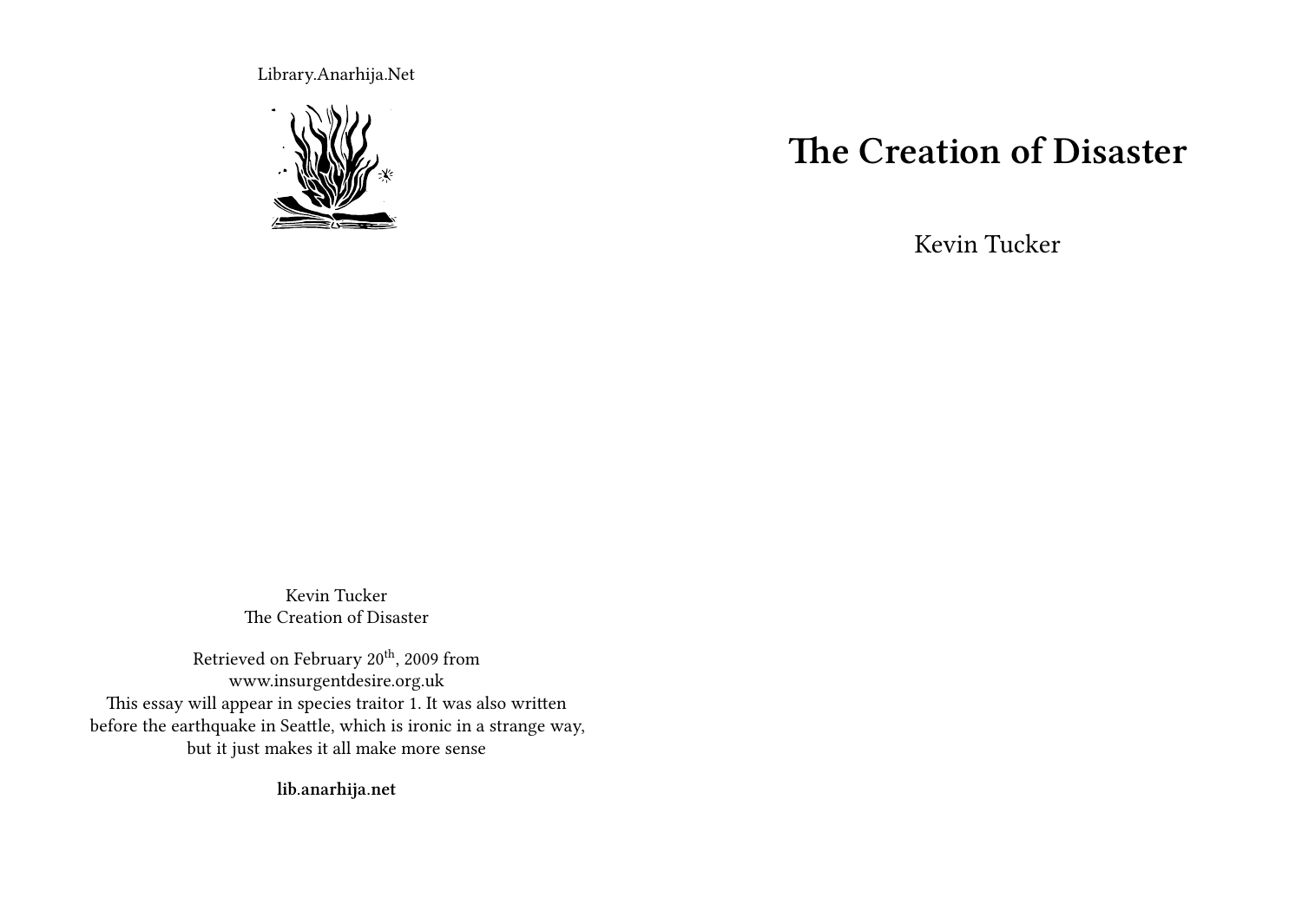# **Contents**

| The balance of nature, and our attempts to refuse it. 4 |  |
|---------------------------------------------------------|--|
|                                                         |  |
|                                                         |  |
|                                                         |  |
| The faulty foundations of civilization. 9               |  |
|                                                         |  |

ated existence, the future we constantly look forward to but never reach, anticipation of not having to work anymore to meet the basic needs of survival, all our material possessions that could be wiped away in an unpredictable fire, yet we would be willing to die for. The whole of civilized existence is a burden, on the planet and our own lives. How long will we try to hold up the impossible empire? How long will we try to justify our destruction, when the very thing we are worshipping could destroy us at any second? Our lives are at risk in civilization. We never know what disaster could happen or when, but we are trapped. Everything around us could take our lives and what would we have to show for it aside from a contribution to the impossible dream, and it won't be shedding a tear at your funeral. Disasters are one of the many costs of civilization and settlements, they will occur as long as these things exist. So do we start listening to the warnings or do we learn lessons from societies that function in balance with nature? One solution ends in disaster and the other solution is life. It's up to use to choose which will be our fate and to act upon this decision.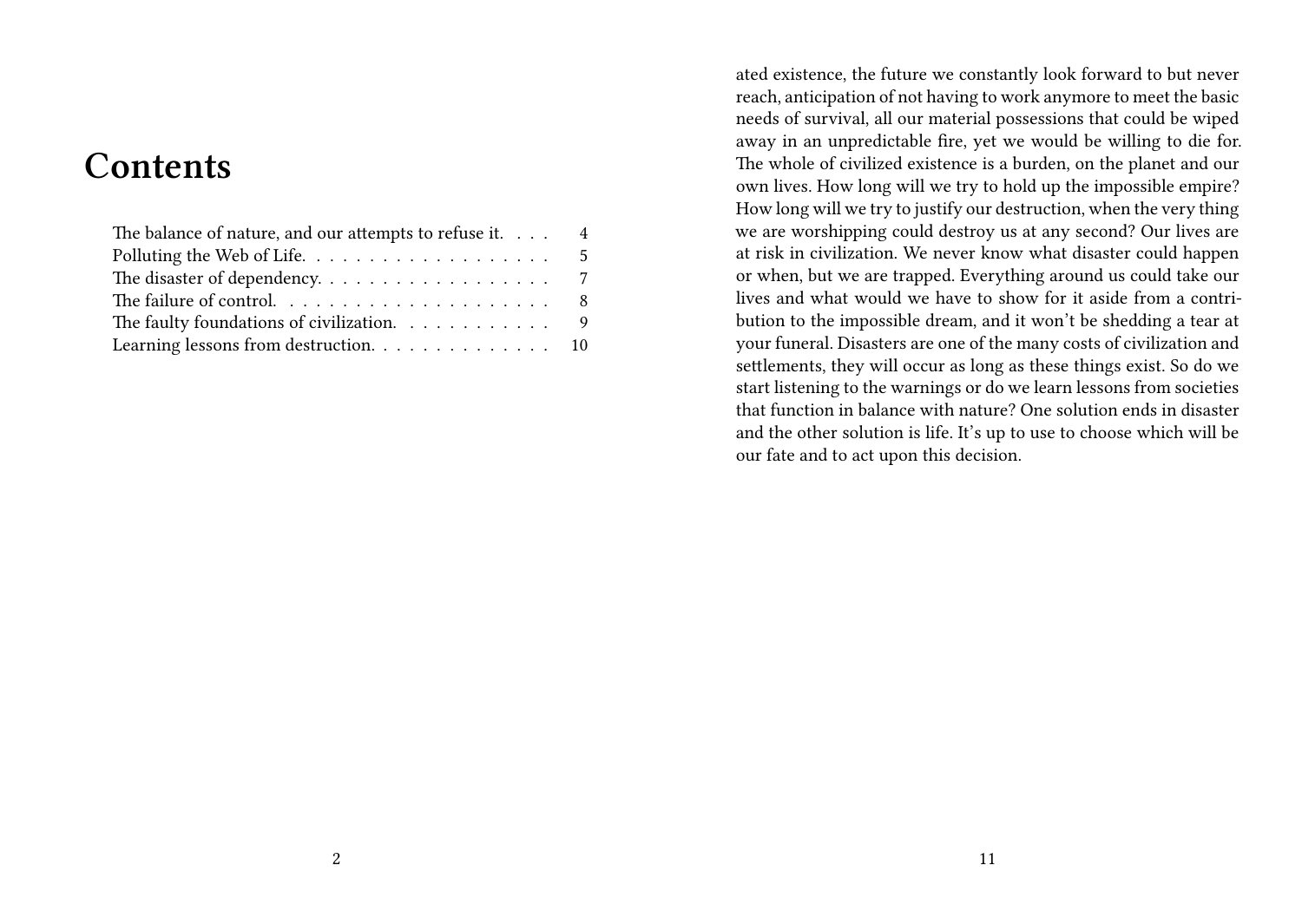wards domination of the planet and its' inhabitants we overlooked this basic fact. Towards the point of near total domination (taking us into the very core of life as we know it, DNA), we are realizing more and more the results of our shortsightedness. Centuries of carefree industrialism have caused massive implications for the ecosystems, and the reality of this has been hitting us in the face and giving us tumors for years now. Obviously, this should be ground for a massive rethinking of the basic assumptions of civilizations. However, it's only led to slight greening of the industrial system and massive trickery on the part of public relations. We still live by the dictum of 'progress by any means necessary.' The circle of 'necessary evils' is constantly expanding to meet the level of resources needed to fuel the death culture. Our rationality of determining what we will allow to happen in order to fill our consumptive lifestyles is pulling from the depths of greed in the name of our representation-turnedgod, money. Our air, water, soil, and very essence of life are being polluted. We live by the out-of-sight, out-of-mind mentality, as we throw out what we feel we have no use for into the heaping trash mounds that surround our cities (and beyond those limits, as our trash is now being poured into space and underwater.). This all to keep up the idea that we are superior, and exist outside the realm of nature, that we have the ability to control it, and determine its' fate that we can reach into the DNA and manipulate evolution to keep up with the diseases (the bi-products of industrial/technological existence). We are covering our ears to the warnings of nature that this is not so, but that won't keep the consequences from pushing us into extinction. We have to start listening, and ask ourselves, "is it worth it?"

#### **Learning lessons from destruction.**

It is beyond obvious that we are not meant to rule nature. What is it that we are holding on to that we can't just let go of? Our mediOne can't help but feel remorse for the thousands of victims involved in the massive earthquakes that recently hit India. Despite one's political views, the kind of hardships many have had to endure because of this incident, has granted a good deal of sympathy from those aware of the situation. But what are the lessons being learned? Is the aid sent with the notion that it will help rebuild the areas that have been struck, or will it go to help prevent. Either way, the most likely outcome will be that the tragedy will go down in history books and the dead mourned, but India will rebuild, and business will go on once again. That is till the next earthquake or other 'natural disaster' strikes. This wouldn't be unlikely, as it is how every other major 'disaster' of recent times has been treated. This isn't the first or last incident of this caliber and type to occur, so what do we do? We rebuild and move on, with more effort and passion than before, to help hold up the impossible ideal that we can sustain our way of life. It is becoming more and more necessary that we re-assess this reoccurring situation. The mentality that no matter what cards nature deals us (even if those cards are dealt by global warming or underground testing of nuclear arms or some other 'necessary evil of progress'), we will endure, and each time with more vigor and endurance. Every time a 'disaster' of this type occurs, we treat it as if nature has done us wrong. In many cases, we don't even offer more than sympathy and aid to those who suffered, primarily out of joy that it wasn't us who were forced to endure such hardships. Either way we turn a blind eye to the reality of the issue: that nature acts in cycles that we cannot possibly understand.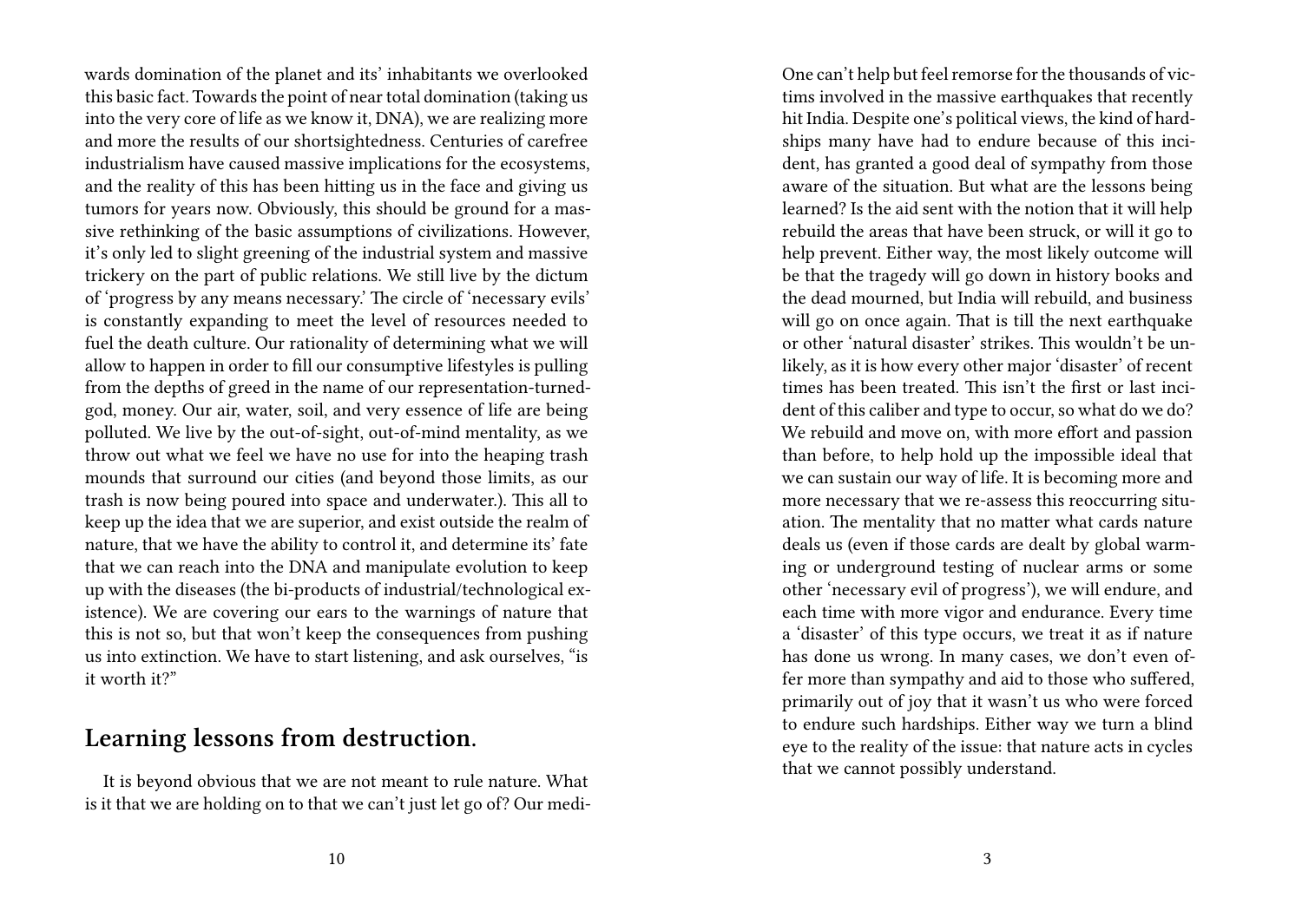## **The balance of nature, and our attempts to refuse it.**

The cycles of nature are completely different than any human cycle that has been created (aside from the basic birth to death cycles, which as much as we try to, we can not change.). The cycles of nature are built upon a balance, which has kept the natural world functioning for its millions of years of existence. They are unpredictable and chaotic. They will never come and go in the same way, or even have the same individual effects. The only thing they will do for sure is catalyze the life cycles of all living things. This is what provides the air we breathe, the food we eat, the water we drink, and everything else that allows life to occur on this planet. Is it disaster? No, disaster entails destruction in a very negative sense. It implies misfortune and death (of course, this itself provides insight to the inner functions of civilized-conquering-rational thought). Is a life cycle something destructive? Of course it is not. There may be death involved in it, but it is not the end of life (as our languages would imply), but the flourishing of life. Nature will replace and renew itself; this is essential to life (the outlook that death is something to be mourned is another part of our self-removal from the whole of nature.). So how does this become a 'disaster'? It's obvious that there is misery involved when things like the earthquake in India, massive floods, ravaging fires, and so on, but why is this? Did the earth in India suddenly open up and devour thousands of bodies or did the movement of the crust (a natural cycle of ecological sustainability) cause the foundations of the unsustainable, above ground structures to be off set, and in most cases, to the point of collapse? Despite our growing up with science fiction and outrageous stories of action and adventure, we know that the Earth does not open up and swallow thousands of lives when an earthquake hits. So the obvious problem is that the misery is caused by the fact that our towering cities cannot take the cycles of the Earth. This has been

to keep the parks in order for those who come to see them, and to let a fire play itself out naturally could be devastating. So in the name of preservation, a forest fire is doused with chemicals, which will later, find their way back into rivers and streams, soil and air, and the bodies of all life (of course, this also includes unnatural fires, such as those caused by campers without the decency to watch their own flames). There is a fear that the fire will spread to nearby cities. Again, this is the disaster of our dependency. Tribes and animal societies never worried themselves of these things, because they aren't a threat. Fires didn't brew in basements and gas lines, as they obviously don't have these things. They don't wipe out one's surplus if they don't have one. It can be a hardship, but it is not deadly as it is to us. Nonetheless, this doesn't stop us from trying to control nature. We poison the environment and ourselves to give the image that we can sustainably control nature. It is beyond our control.

#### **The faulty foundations of civilization.**

The foundations of civilization are built upon shortsightedness. We see only what is resourceful for us, but the entire web of life is beyond our contemplation. When we exterminate insects or rodents, we don't understand why there has been an increase in the population of other 'pests.' The web of life balances itself, when we only see the parts closest to use, and carry forth with no respect for life outside of that, we throw the balance off. When we clear-cut the rainforests, we don't understand why the trees aren't healthy like the ones before. This is because we didn't know that they need bacteria that take hundreds of years to flourish, but we destroyed them all when we cleared out the forest before hand. It's not an issue of lack of knowledge, it's just a fact that civilization has refused to acknowledge: life is too complex to try to understand all of its functions. We aren't meant to understand it all, only to carry out our part of the cycles. When we stepped out of our cycles and set forth to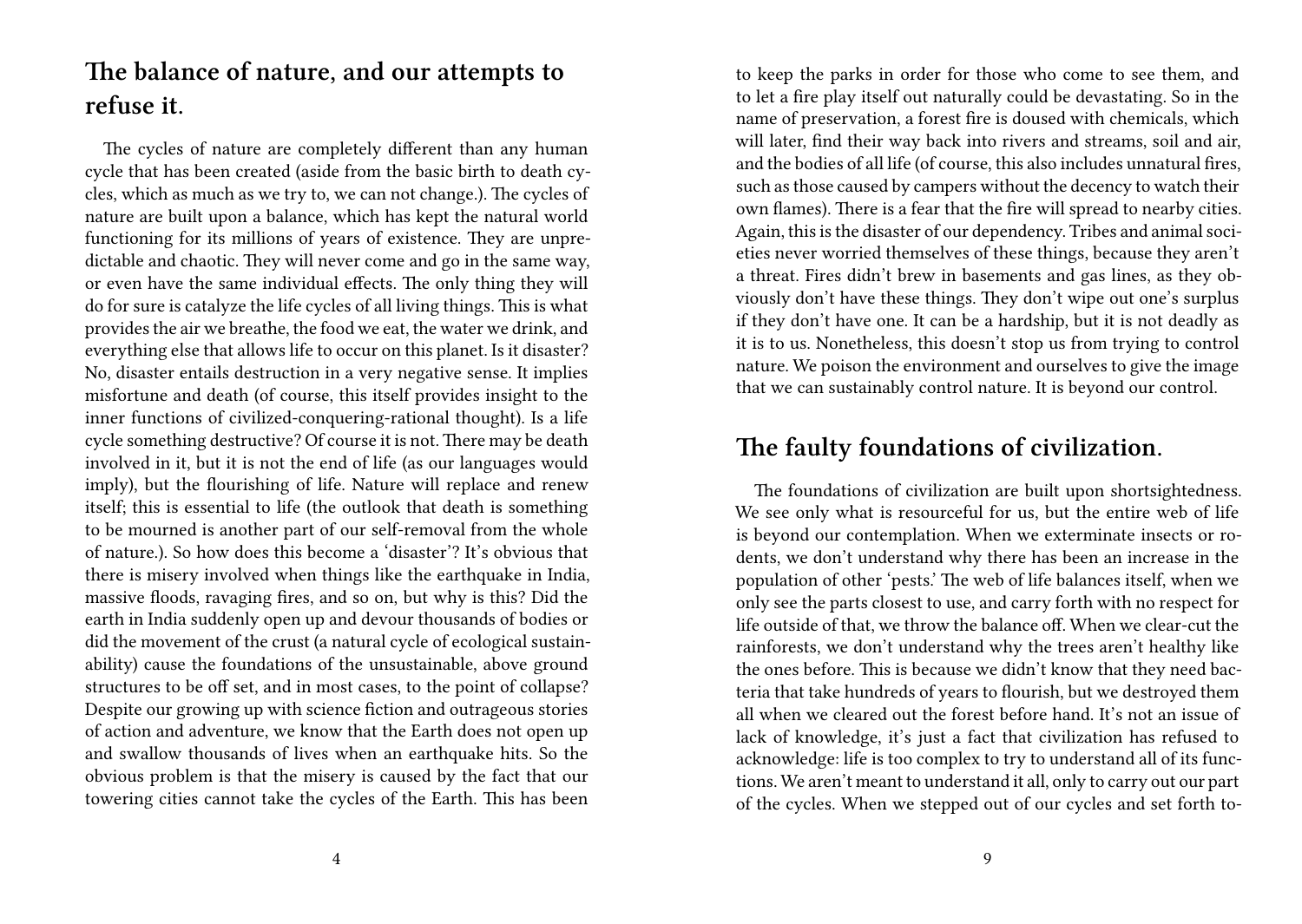possibility won't keep you from falling down the stairs, or from having a sharper possession seriously wound you in a strange accident that you never thought would happen (especially not to you!). These things happen thousands of times a day and we turn the blame for each incident towards whatever target is available. The reality of the situation is that there is an entire system of thoughts at work here that perpetuate this system.

#### **The failure of control.**

Control is a central component to civilization. The control of nature is impossible, as has been shown above. This hasn't stopped us though, our reasons for attempting to control natures' cycles are obvious: they destroy what we work so hard to build and maintain. Erosion takes its toll on the strip malls we build. Gravity takes it toll on skyscrapers (and planes regularly). And when we strip the tops of mountains and hills away, the winds and rains are destroying more and more of the structures we build in their old places. There is no stopping nature, and our attempts will fall back on us. This is especially clear when it comes to 'forest management.' We have specialists who spend years in schools learning how to extract resources from nature, in a way that may allow some life to still exist beyond its' direct resource needs. This is of course not exempt from the massive deception and corruption that the power we have self-proclaimed has instilled. A forest fire is not a disaster, no matter how hard we pretend one is. What happens in a forest fire is beyond our capacity of knowledge to understand. It is becoming increasingly clear though; that what is taking place is a revitalization of life in the forests. However, when we sanction the remnants of nature off into 'parks,' we have to provide a service to those whose feel they pay for them to not be cut down. That is those 'parks' exist for the amusement of the city living, taxpayers (must unaware of the massive deforestation going on on those lands.). So they have

the reason for lots of highly paid developers try to create foundations that can take slight movements in the Earth's crust. However, it has not been the reason for a mass rethinking of the foundations of civilized thought. Incidents like this are signs of the Earth screaming, 'enough is enough!' but we're not listening. Instead we come together to combat our loss of domination to nature and work to reclaim our throne. There is something inherently wrong here. What constitutes a disaster? Or better yet, what causes the misery of a disaster? This Earth has been inhabited for millions of years by billions of species, yet civilized humans seem to be the only ones who fear the natural cycles. Why is this? The foundations of civilization are obvious: humans felt that they would modify their surroundings to suit a lifestyle that would provide them with more of what they wanted. Was it all humans? No. Isn't it because we are formed in the image of God, and the Earth is left for our dominion? No, we existed well before civilization and lived as all other species do, but it should be no surprise that the idea of God only arose when it came to tricking the mass of people who would have otherwise been slaughtered by a thoroughly convinced minority. The idea of God/s gave justification for the war humankind would wage on nature to become its' kings. Does this mean that there is no god/creator/external power? No, there is obvious reason for skepticism, but there is no way of knowing either way. Regardless of if God does or does not exist, it is obvious that there is no glory in the mass destruction civilization has caused on nature and its' inhabitants. With or without God, we are headed towards suicide (this fact is widely seen, and it will not be the focus of this essay to deal with this issue more in depth.).

#### **Polluting the Web of Life.**

All things are dependent on a web of life; further than they could know exists, in order to perform the bare minimum of survival func